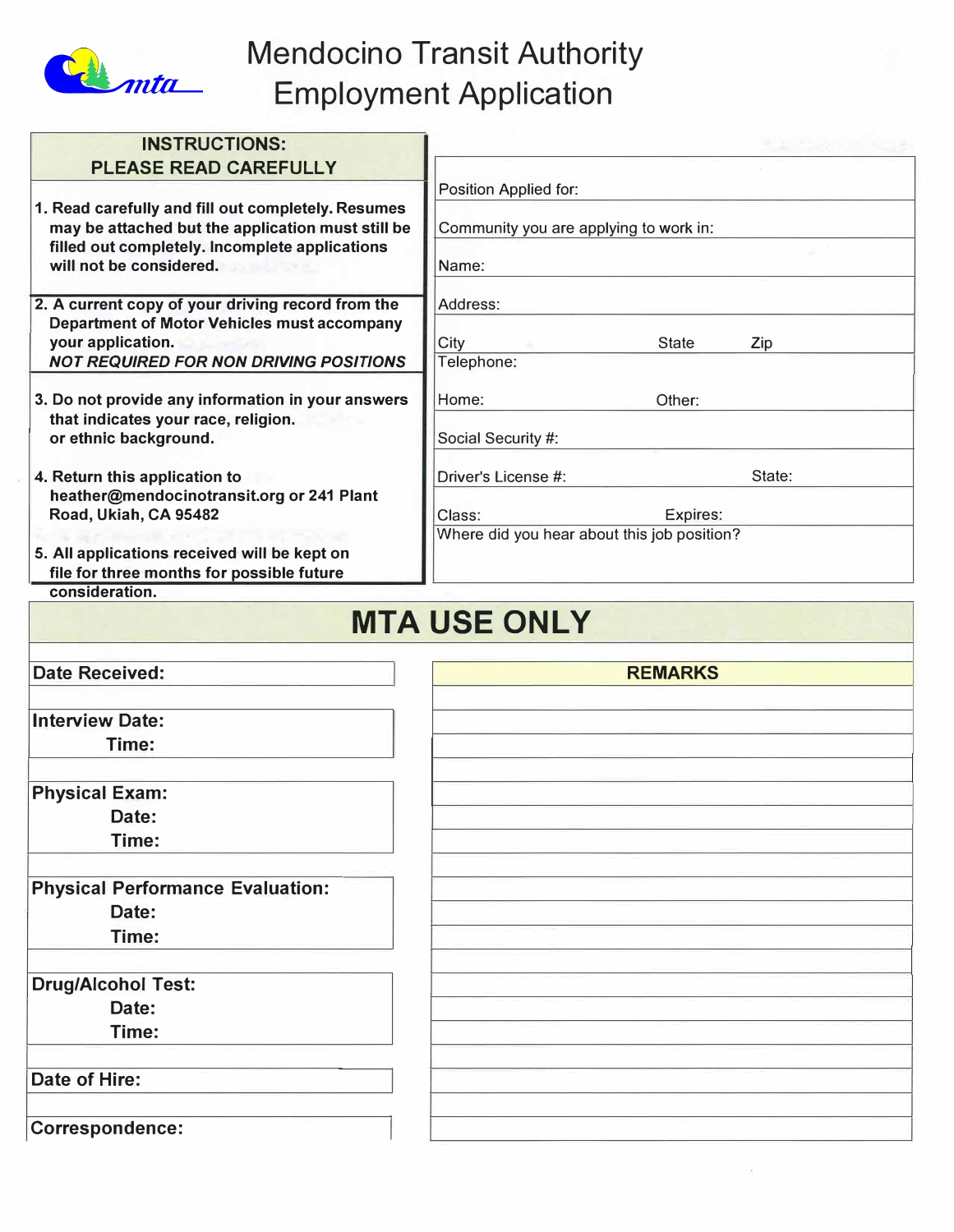# **Mendocino Transit Authority Employment Application**

|                                            |                   |                                                                                                                      |      |           |           | <b>Check One</b> |             |
|--------------------------------------------|-------------------|----------------------------------------------------------------------------------------------------------------------|------|-----------|-----------|------------------|-------------|
|                                            |                   | Have you ever filed an application with MTA before?                                                                  |      |           |           | Yes              | No.         |
|                                            | If yes, when      |                                                                                                                      |      |           |           |                  |             |
| Have you ever been employed at MTA before? |                   |                                                                                                                      |      | Yes       | No        |                  |             |
|                                            | If yes, when      | (Note name if different at that time)                                                                                |      |           |           |                  |             |
|                                            |                   |                                                                                                                      |      |           |           |                  |             |
| What type of employment do you prefer?     |                   |                                                                                                                      |      | Full Time |           | <b>Part Time</b> | Either      |
| can work only part of the day.             |                   | Check below your availability for work. Be sure to list the hours you are available if you                           |      |           |           |                  |             |
| Sunday                                     | Anytime           | <b>Limited Hours</b>                                                                                                 |      | to        | or        |                  | cannot work |
| Monday                                     | Anytime           | <b>Limited Hours</b>                                                                                                 |      | to        | or        |                  | cannot work |
| Tuesday                                    | Anytime           | <b>Limited Hours</b>                                                                                                 |      | to        | or        |                  | cannot work |
| Wednesday                                  | Anytime           | <b>Limited Hours</b>                                                                                                 |      | to        | <b>or</b> |                  | cannot work |
| Thursday                                   | Anytime           | <b>Limited Hours</b>                                                                                                 |      | to        | <b>or</b> |                  | cannot work |
| Friday                                     | Anytime           | <b>Limited Hours</b>                                                                                                 |      | to        | or        |                  | cannot work |
| Saturday                                   | Anytime           | <b>Limited Hours</b>                                                                                                 |      | to        | or        |                  | cannot work |
|                                            |                   |                                                                                                                      |      |           |           | Yes              | No          |
|                                            |                   | Are you willing and able to work holidays if required?                                                               |      |           |           |                  |             |
|                                            |                   | How many moving violations have you received in the last three years?<br>(Do not include parking ticket convictions) |      |           |           |                  |             |
|                                            |                   |                                                                                                                      |      |           |           | <b>Yes</b>       | No          |
| If yes, please explain:                    |                   | Has your driver's license ever been suspended or revoked?                                                            |      |           |           |                  |             |
|                                            |                   |                                                                                                                      |      |           |           |                  |             |
|                                            |                   |                                                                                                                      |      |           |           |                  |             |
|                                            |                   | Do you now or in the last six months used any illegal drugs or controlled                                            |      |           |           | Yes              | <b>No</b>   |
| substances?                                |                   |                                                                                                                      |      |           |           |                  |             |
|                                            |                   | Have you been convicted of driving under the influence of drugs or alcohol?                                          |      |           |           | Yes              | No          |
|                                            |                   |                                                                                                                      |      |           |           |                  |             |
|                                            |                   |                                                                                                                      |      |           |           |                  |             |
|                                            |                   |                                                                                                                      |      |           |           |                  |             |
|                                            |                   |                                                                                                                      |      |           |           |                  |             |
|                                            |                   |                                                                                                                      |      |           |           |                  |             |
|                                            | <b>Branch</b>     | Have you completed service in the armed forces?                                                                      | Rank |           |           | Yes              | <u>No</u>   |
|                                            | Type of discharge |                                                                                                                      |      |           |           |                  |             |
| Are you currently in the National Guard?   |                   |                                                                                                                      |      |           |           | Yes              | No          |
|                                            | <b>Branch</b>     |                                                                                                                      | Rank |           |           |                  |             |
|                                            |                   |                                                                                                                      |      |           |           |                  |             |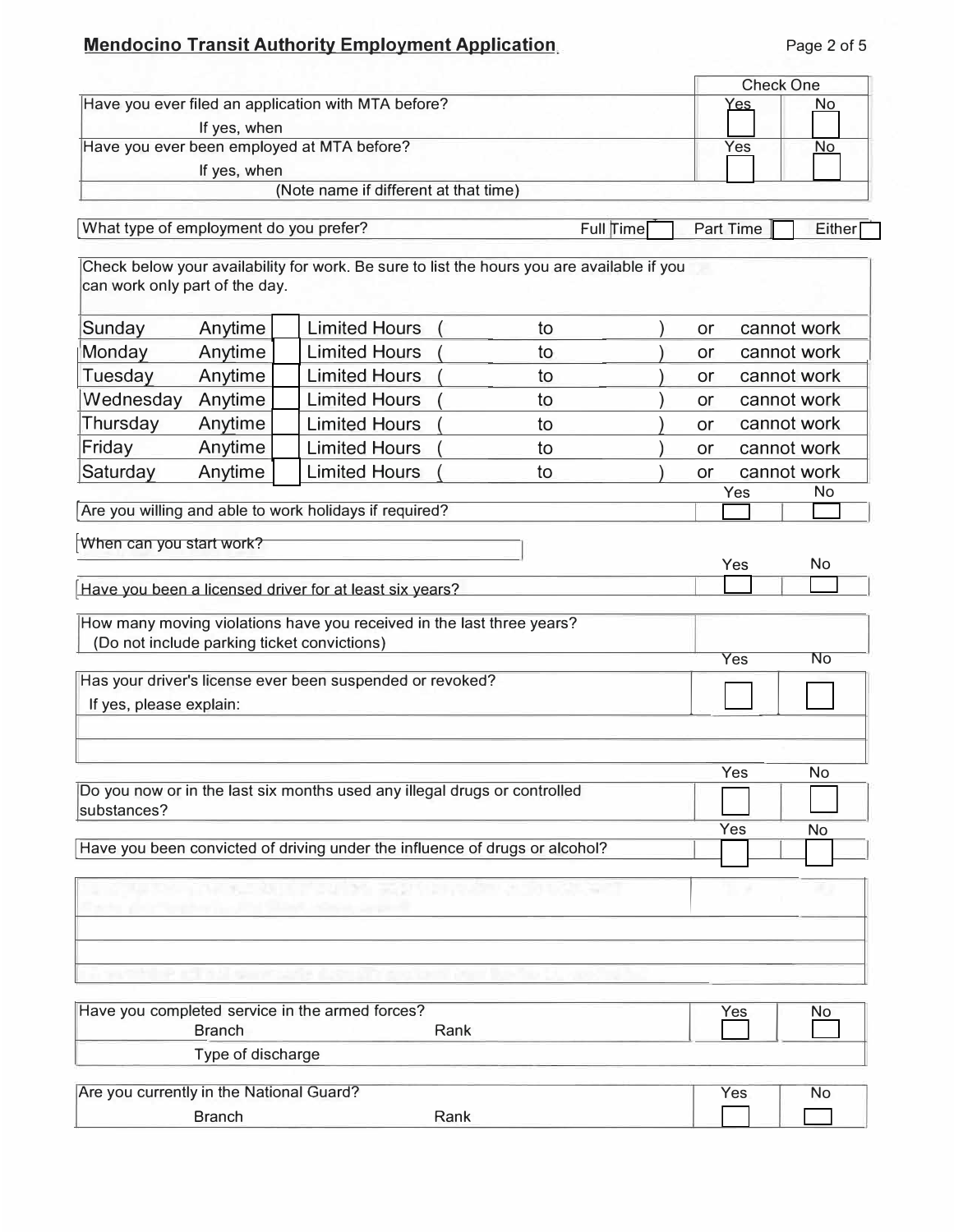| <u>Mendocino Transit Authority Employment Application</u> |     | Page 3 of 5<br><b>Check One</b> |
|-----------------------------------------------------------|-----|---------------------------------|
|                                                           | Yes | No                              |
| Do you read, write, and speak English fluently?           |     |                                 |
|                                                           | Yes | No                              |
| Do you read, write, or speak any other language fluently? |     |                                 |
| If yes, which languages                                   |     |                                 |

Finger printing of all new employees is required and a check for certain criminal convictions will be done. All persons hired must submit proof of their legal right to work in the United States of America as required by the US Government. MTA employees have significant safety responsibilities so we are expected to be free of the influence of drugs and alcohol. Periodic testing for drugs and alcohol use may be required. All drivers are required to wear specific clothing. Persons being considered for driving positions are required to obtain a license or student permit appropriate to the specific job requirements and pass a physical exam given by an MTA designated doctor prior to beginning employment. Any offer of employment is contingent upon successfully passing the following requirements: Physical Examination, Physical Performance Evaluation, Pre-employment Drug Testing, Valid Drivers License, Clean Live Scan Background Check.

Do you understand and accept the above requirements? Yes | | No

**Signature** 

### **EDUCATION AND TRAINING**

| Did you graduate from high school or pass a GED Test? | NΩ |
|-------------------------------------------------------|----|

Select the last year of school completed:  $\,$  College - 4 Y  $\,$   $\,$ 

(1) List below any degrees, certificates, or any other training completed:

| School | <b>Address</b> | Hours/<br><b>Units</b> | Degree or<br>Certificate |
|--------|----------------|------------------------|--------------------------|
|        | ---            |                        | ___                      |
|        |                |                        |                          |
|        |                |                        |                          |
|        |                |                        |                          |
|        |                |                        |                          |

(2) List any licenses, machine skills, office equipment skills, or other special skills pertinent to the position applied for:

 $(3)$  Why are you seeking employment at MTA?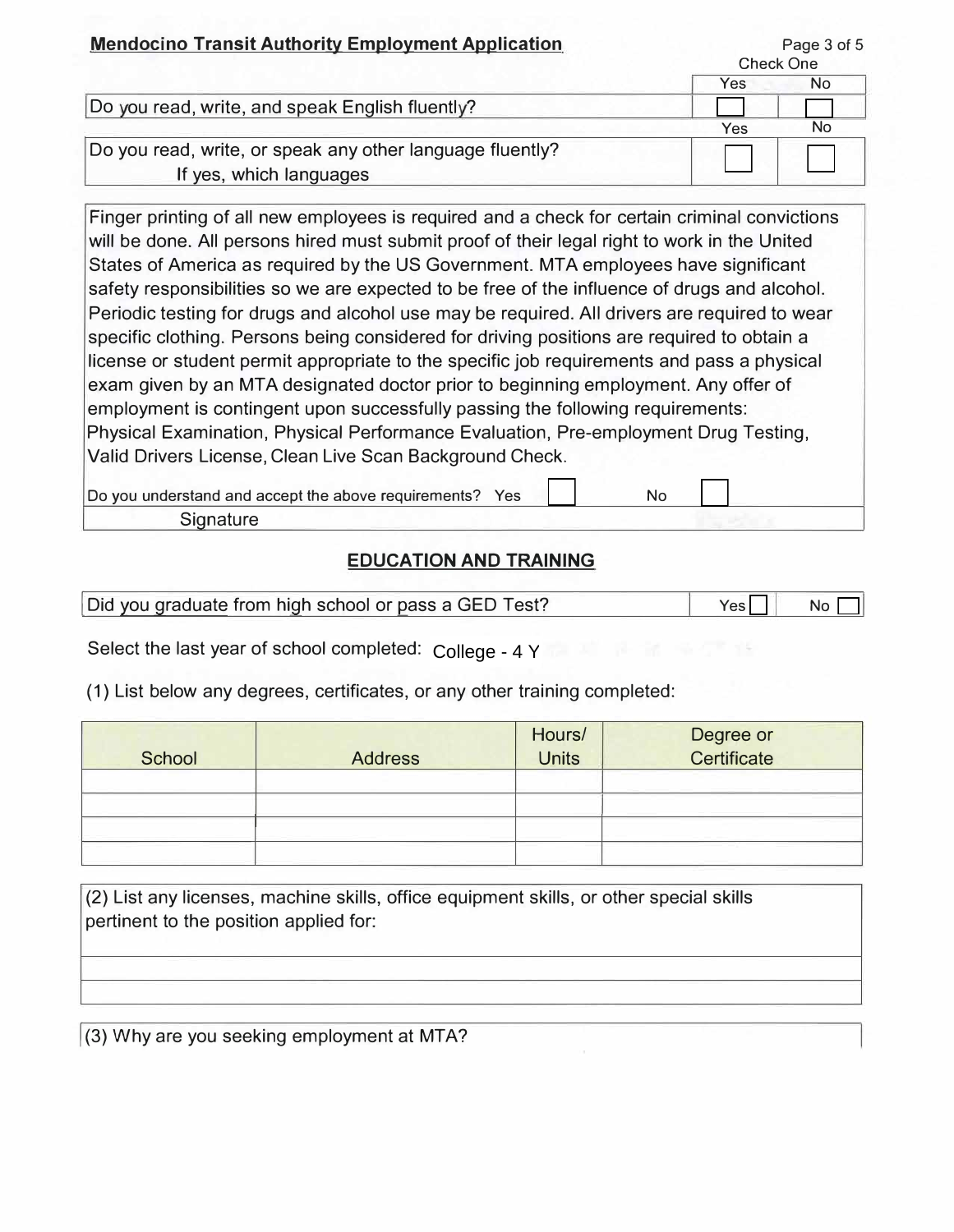#### **EMPLOYMENT HISTORY**

Begin with your present or most recent job. **work history. This is required by law. Show at least the last ten years of**  Include any pertinent U.S. Military service. Describe in detail the work experience which you believe meets the requirements for the position you are seeking. Applications not showing the required experience will not be considered further. **Additional information or a resume may be attached, but all items on this application must be completed.** 

|                            | <b>Employment Date:</b> |                         |  |
|----------------------------|-------------------------|-------------------------|--|
| (1) Employer:              | From:                   | To:                     |  |
| <b>Address:</b>            |                         |                         |  |
|                            |                         | <b>CONTRACTOR</b>       |  |
| <b>Job Title:</b>          | ЖV                      | 5254                    |  |
| <b>Supervisor:</b>         | Telephone #:            |                         |  |
| <b>Work Performed:</b>     |                         |                         |  |
|                            |                         |                         |  |
| <b>Reason for Leaving:</b> |                         |                         |  |
|                            |                         |                         |  |
|                            |                         |                         |  |
|                            |                         | <b>Employment Date:</b> |  |
| (2) Employer:              | From:                   | To:                     |  |
| <b>Address:</b>            |                         |                         |  |
|                            |                         | Webling Robert Plater   |  |
| <b>Job Title:</b>          | Quality Corp.           | agua,                   |  |
| <b>Supervisor:</b>         | Telephone #:            |                         |  |
| <b>Work Performed:</b>     |                         |                         |  |
|                            |                         |                         |  |
|                            |                         |                         |  |
| <b>Reason for Leaving:</b> |                         |                         |  |
|                            |                         |                         |  |